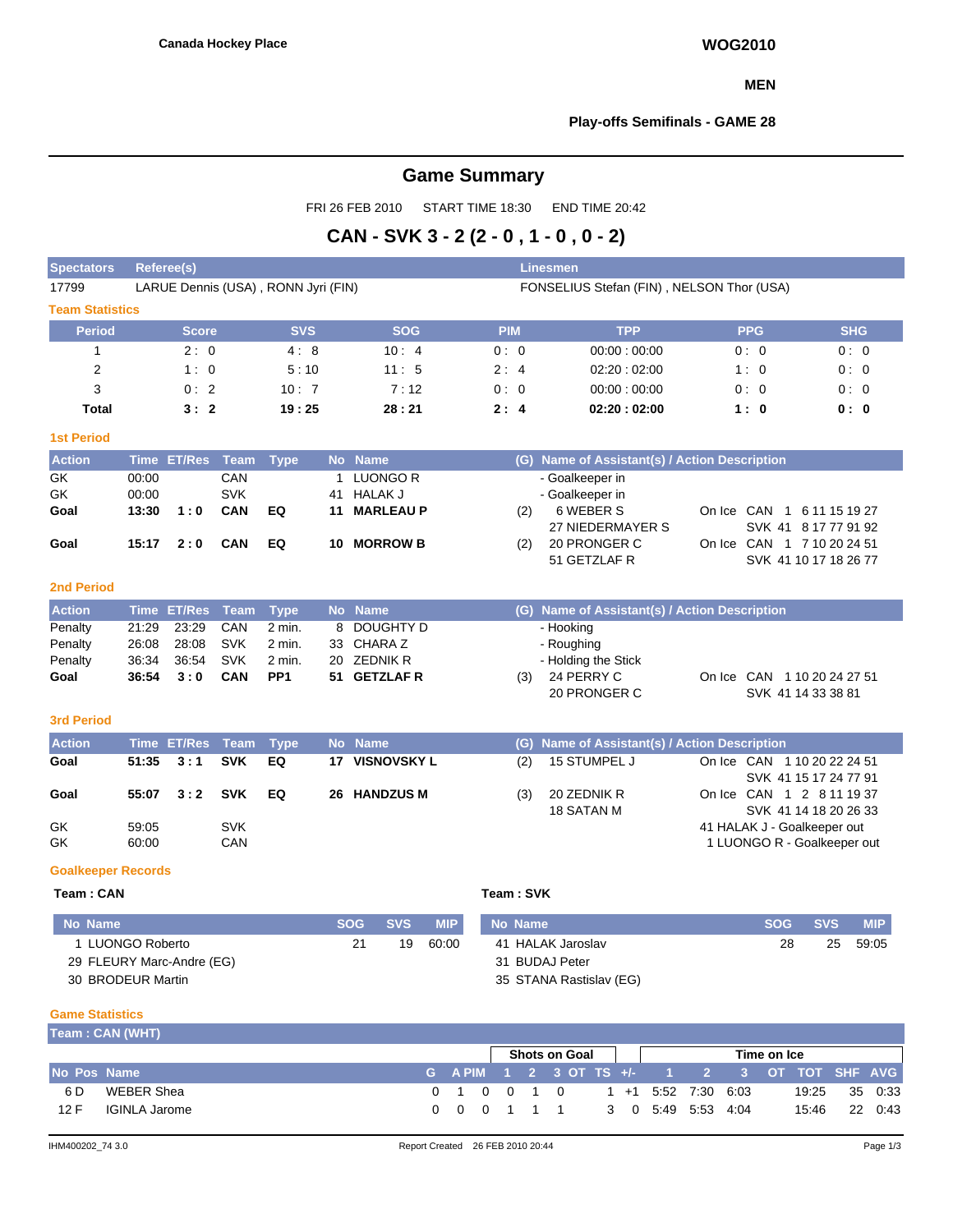### **MEN**

# **Play-offs Semifinals - GAME 28**

|        |                          |          |              |              | <b>Shots on Goal</b> |                          |          |              |      | Time on Ice |                |      |                         |            |            |  |
|--------|--------------------------|----------|--------------|--------------|----------------------|--------------------------|----------|--------------|------|-------------|----------------|------|-------------------------|------------|------------|--|
| No Pos | <b>Name</b>              | G        | <b>A PIM</b> |              |                      | $\overline{2}$           | 3        | OT TS $+/-$  |      |             | $\overline{2}$ | 3    | <b>OT</b><br><b>TOT</b> | <b>SHF</b> | <b>AVG</b> |  |
| 21 F   | <b>STAAL Eric</b>        | 0        | 0            | 0            | $\Omega$             | $\mathbf 0$              | 0        | 0            | 0    | 5:36        | 5:56           | 4:58 | 16:30                   | 26         | 0:38       |  |
| 27 D   | NIEDERMAYER Scott +C     | 0        | 1            | 0            | 1                    | $\mathbf 0$              | 0        | 1            | $+1$ | 5:16        | 6:56           | 7:34 | 19:46                   | 35         | 0:33       |  |
| 87F    | CROSBY Sidney +A         | $\Omega$ | 0            | 0            | $\Omega$             | 2                        | 1        | 3            | 0    | 5:44        | 6:24           | 4:34 | 16:42                   | 25         | 0:40       |  |
| 2D     | <b>KEITH Duncan</b>      | 0        | 0            | 0            | 0                    | 0                        | -1       | $\mathbf{1}$ | $-1$ | 8:21        | 6:25           | 6:53 | 21:39                   | 32         | 0:40       |  |
| 8 D    | <b>DOUGHTY Drew</b>      | 0        | 0            | 2            | 0                    | 0                        | 0        | 0            | $-1$ | 7:04        | 6:03           | 5:40 | 18:47                   | 32         | 0:35       |  |
| 11F    | <b>MARLEAU Patrick</b>   | 1        | 0            | 0            | 1                    | 0                        | 0        | 1            | 0    | 4:55        | 5:07           | 4:04 | 14:06                   | 27         | 0:31       |  |
| 15F    | <b>HEATLEY Dany</b>      | 0        | 0            | 0            | 1                    | -1                       | 0        | 2            | $+1$ | 4:26        | 4:14           | 4:08 | 12:48                   | 23         | 0:33       |  |
| 19F    | <b>THORNTON Joe</b>      | 0        | 0            | 0            | 1                    | 0                        | $\Omega$ | 1            | 0    | 3:50        | 4:49           | 3:51 | 12:30                   | 20         | 0:37       |  |
| 16 F   | <b>TOEWS Jonathan</b>    | 0        | 0            | 0            | 0                    | 2                        | 1        | 3            | 0    | 4:45        | 5:27           | 6:18 | 16:30                   | 29         | 0:34       |  |
| 18 F   | <b>RICHARDS Mike</b>     | 0        | 0            | 0            | 2                    | 0                        | 1        | 3            | 0    | 4:01        | 3:25           | 6:39 | 14:05                   | 25         | 0:33       |  |
| 20 D   | PRONGER Chris +A         | 0        | 2            | 0            | $\Omega$             | $\Omega$                 | $\Omega$ | 0            | 0    | 5:41        | 5:38           | 6:43 | 18:02                   | 35         | 0:30       |  |
| 22 D   | <b>BOYLE Dan</b>         | 0        | 0            | 0            | 1                    | -1                       | 0        | 2            | -1   | 4:30        | 4:31           | 5:39 | 14:40                   | 28         | 0:31       |  |
| 61 F   | <b>NASH Rick</b>         | 0        | 0            | 0            | 0                    |                          | 1        | 2            | 0    | 4:47        | 4:11           | 6:31 | 15:29                   | 29         | 0:32       |  |
| 7 D    | <b>SEABROOK Brent</b>    | 0        | 0            | 0            | 0                    | 0                        | 0        | 0            | $+1$ | 2:17        | 2:31           | 1:10 | 5:58                    | 11         | 0:32       |  |
| 10F    | <b>MORROW Brenden</b>    | 1        | 0            | 0            | 2                    | 0                        | 0        | 2            | 0    | 4:44        | 4:09           | 2:46 | 11:39                   | 23         | 0:30       |  |
| 24 F   | <b>PERRY Corey</b>       | 0        | 1            | 0            | 0                    | $\overline{\phantom{a}}$ | 1        | 2            | 0    | 4:57        | 3:14           | 3:42 | 11:53                   | 22         | 0:32       |  |
| 37 F   | <b>BERGERON Patrice</b>  | 0        | 0            | 0            | 0                    | 0                        | 0        | 0            | $-1$ | 0:33        | 1:05           | 1:36 | 3:14                    | 8          | 0:24       |  |
| 51 F   | <b>GETZLAF Ryan</b>      | 1        | 1            | 0            | 0                    | 1                        | 0        | 1            | 0    | 5:46        | 2:43           | 4:31 | 13:00                   | 25         | 0:31       |  |
| 1 GK   | <b>LUONGO Roberto</b>    | 0        | 0            | 0            | 0                    | 0                        | 0        | 0            |      |             |                |      |                         |            |            |  |
| 29 GK  | <b>FLEURY Marc-Andre</b> | 0        | 0            | 0            | 0                    | 0                        | 0        | 0            |      |             |                |      |                         |            |            |  |
| 30 GK  | <b>BRODEUR Martin</b>    | 0        | 0            | 0            | 0                    | 0                        | $\Omega$ | 0            |      |             |                |      |                         |            |            |  |
| Total  |                          | 3        | 6            | $\mathbf{2}$ | 10                   | 11                       | 7        | 28           |      |             |                |      |                         |            |            |  |

# **Head Coach :** BABCOCK Mike

**Team : SVK (BLU)**

|                 |                          |   |          |   |          |   | <b>Shots on Goal</b> |                |       |      |      |      | Time on Ice             |            |            |
|-----------------|--------------------------|---|----------|---|----------|---|----------------------|----------------|-------|------|------|------|-------------------------|------------|------------|
| No Pos          | <b>Name</b>              | G | A PIM    |   |          |   | OT<br>3              | <b>TS</b>      | $+/-$ |      | P    | 3    | <b>OT</b><br><b>TOT</b> | <b>SHF</b> | <b>AVG</b> |
| 14 D            | MESZAROS Andrej          | 0 | 0        | 0 | 0        | 0 | 0                    | $\overline{0}$ | $+1$  | 6:58 | 5:54 | 5:41 | 18:33                   | 33         | 0:33       |
| 33 D            | CHARA Zdeno +C           | 0 | 0        | 2 | 0        | 0 | 0                    | 0              | $+1$  | 7:34 | 7:01 | 7:19 | 21:54                   | 35         | 0:37       |
| 38 F            | DEMITRA Pavol +A         | 0 | 0        | 0 | 0        | 0 | 0                    | 0              | 0     | 5:39 | 6:55 | 8:02 | 20:36                   | 31         | 0:39       |
| 81 F            | HOSSA Marian +A          | 0 | 0        | 0 | 0        | 0 | 2                    | 2              | 0     | 5:12 | 6:54 | 6:01 | 18:07                   | 26         | 0:41       |
| 82F             | <b>KOPECKY Tomas</b>     | 0 | 0        | 0 |          | 0 | 1                    | 2              | 0     | 5:09 | 5:17 | 7:05 | 17:31                   | 28         | 0:37       |
| 10F             | <b>GABORIK Marian</b>    | 0 | $\Omega$ | 0 | 0        |   | 0                    | $\mathbf{1}$   | $-1$  | 6:28 | 5:27 | 0:00 | 11:55                   | 20         | 0:35       |
| 15F             | STUMPEL Jozef            | 0 |          | 0 | 0        | 0 | 1                    | 1              | $+1$  | 5:49 | 5:41 | 6:21 | 17:51                   | 29         | 0:36       |
| 17 <sub>D</sub> | <b>VISNOVSKY Lubomir</b> | 1 | 0        | 0 |          | 0 |                      | 2              | -1    | 6:02 | 7:50 | 6:54 | 20:46                   | 34         | 0:36       |
| 24 F            | PALFFY Zigmund           | 0 | 0        | 0 | 0        |   | $\Omega$             | 1              | $+1$  | 5:40 | 4:52 | 5:30 | 16:02                   | 26         | 0:37       |
| 77 D            | <b>STRBAK Martin</b>     | 0 | 0        | 0 | 0        |   | 1                    | 2              | $-1$  | 5:47 | 8:15 | 4:29 | 18:31                   | 30         | 0:37       |
| 18 F            | <b>SATAN Miroslav</b>    | 0 |          | 0 | $\Omega$ | 0 | 2                    | 2              | 0     | 5:57 | 4:20 | 5:07 | 15:24                   | 24         | 0:38       |
| 20 F            | <b>ZEDNIK Richard</b>    | 0 |          | 2 | 0        |   | 1                    | $\overline{2}$ | $+1$  | 6:10 | 5:48 | 6:14 | 18:12                   | 27         | 0:40       |
| 26 F            | <b>HANDZUS Michal</b>    | 1 | 0        | 0 | 0        |   | 3                    | 4              | 0     | 5:57 | 6:19 | 5:32 | 17:48                   | 25         | 0:42       |
| 44 D            | <b>SEKERA Andrej</b>     | 0 | 0        | 0 | 0        | 0 | 0                    | 0              | 0     | 6:38 | 5:08 | 7:10 | 18:56                   | 36         | 0:31       |
| 68 D            | <b>JURCINA Milan</b>     | 0 | 0        | 0 | 0        | 0 | 0                    | 0              | 0     | 7:01 | 4:30 | 6:21 | 17:52                   | 34         | 0:31       |
| 7 D             | <b>BARANKA Ivan</b>      | 0 | $\Omega$ | 0 | 0        | 0 | 0                    | 0              | 0     | 0:00 | 0:00 | 0:00 | 0:00                    | 0          | 0:00       |
| 8F              | <b>CIBAK Martin</b>      | 0 | 0        | 0 | 0        | 0 | 0                    | 0              | -1    | 2:35 | 2:11 | 1:08 | 5:54                    | 13         | 0:27       |
| 23 F            | <b>BARTECKO Lubos</b>    | 0 | 0        | 0 | 0        | 0 | 0                    | 0              | 0     | 0:00 | 0:00 | 0:00 | 0:00                    | 0          | 0:00       |
| 91 F            | <b>HOSSA Marcel</b>      | 0 | 0        | 0 | 2        | 0 | 0                    | 2              | 0     | 2:27 | 2:33 | 4:22 | 9:22                    | 19         | 0:29       |